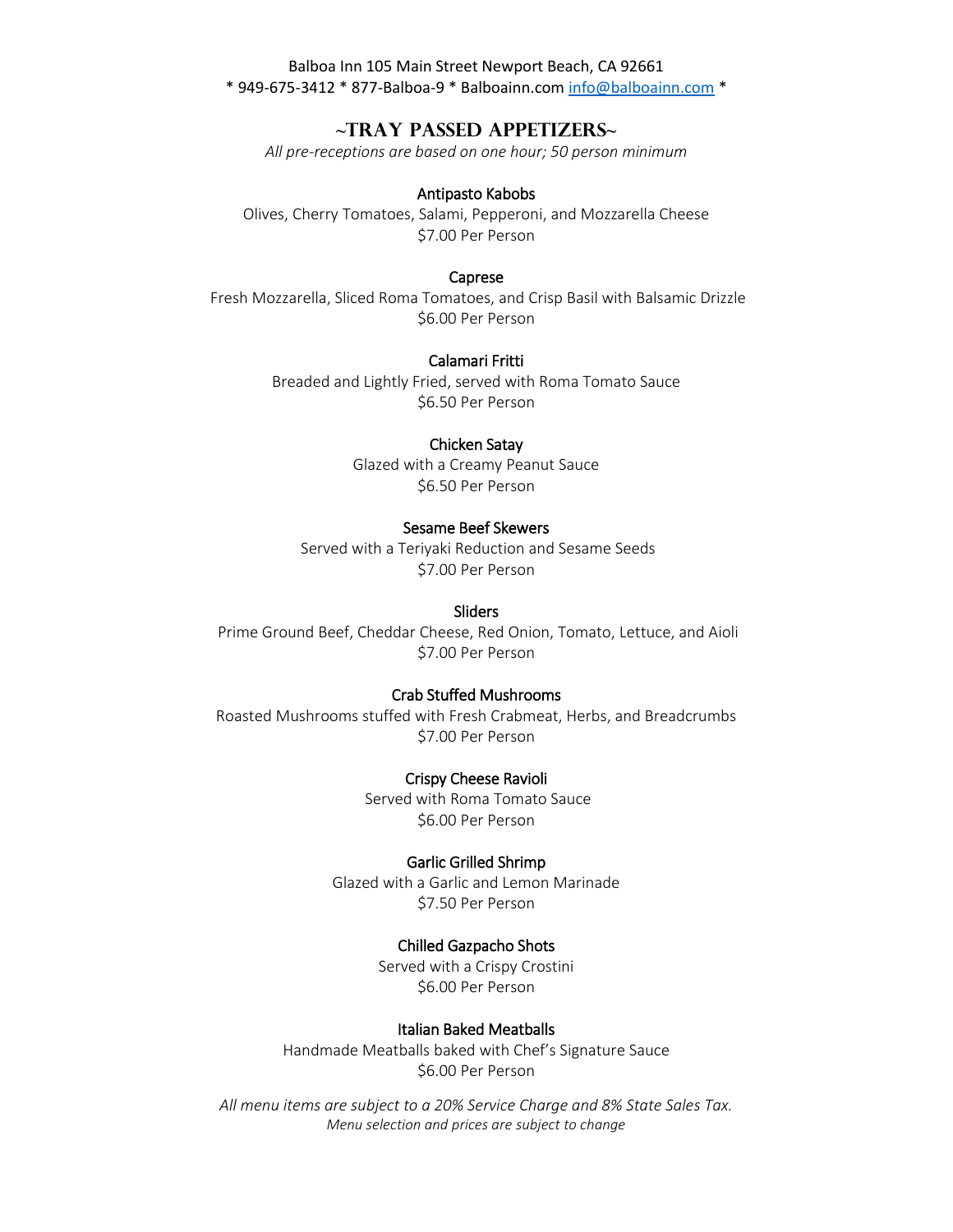# **~Displayed Appetizers~** Fresh Fruit Platter

Includes a Variety of Fresh Melons, Berries, and other Fresh Seasonal Fruit \$7.00 Per Person

# Vegetable Medley

Variety of Fresh Seasonal Vegetables served with choice of three of dips – Avocado, Ranch, Blue Cheese, or Chipotle Sour Cream \$7.00 Per Person

### Variety Station

Variety of Fresh, Seasonal Fruits Fresh Seasonal Vegetables and Dips Bruschetta with Mozzarella and Marinara Sauce Siena Crab Cake Chocolate Covered Strawberries \$18.00 Per Person or \$4.00 Per Piece

#### Seafood Station

Shrimp Cocktail Smoked Salmon Fresh Mussels and Clams Sautéed in Garlic Fried Calamari with Marinara Sauce Siena Crab Cakes \$20.00 Per Person

### Cheese Station

Assorted Cheeses to include: Jalapeno Jack, Brie, Baby Swiss, and Smoked Havarti Cheese Served with Fresh Homemade Bread and Crackers \$9.00 Per Person

### Sweet Tooth Tower

Chocolate Covered Strawberries Tiramisu Chocolate Raspberry Cake Éclairs Almond Fudge Lemon Bars \$8.00 Per Person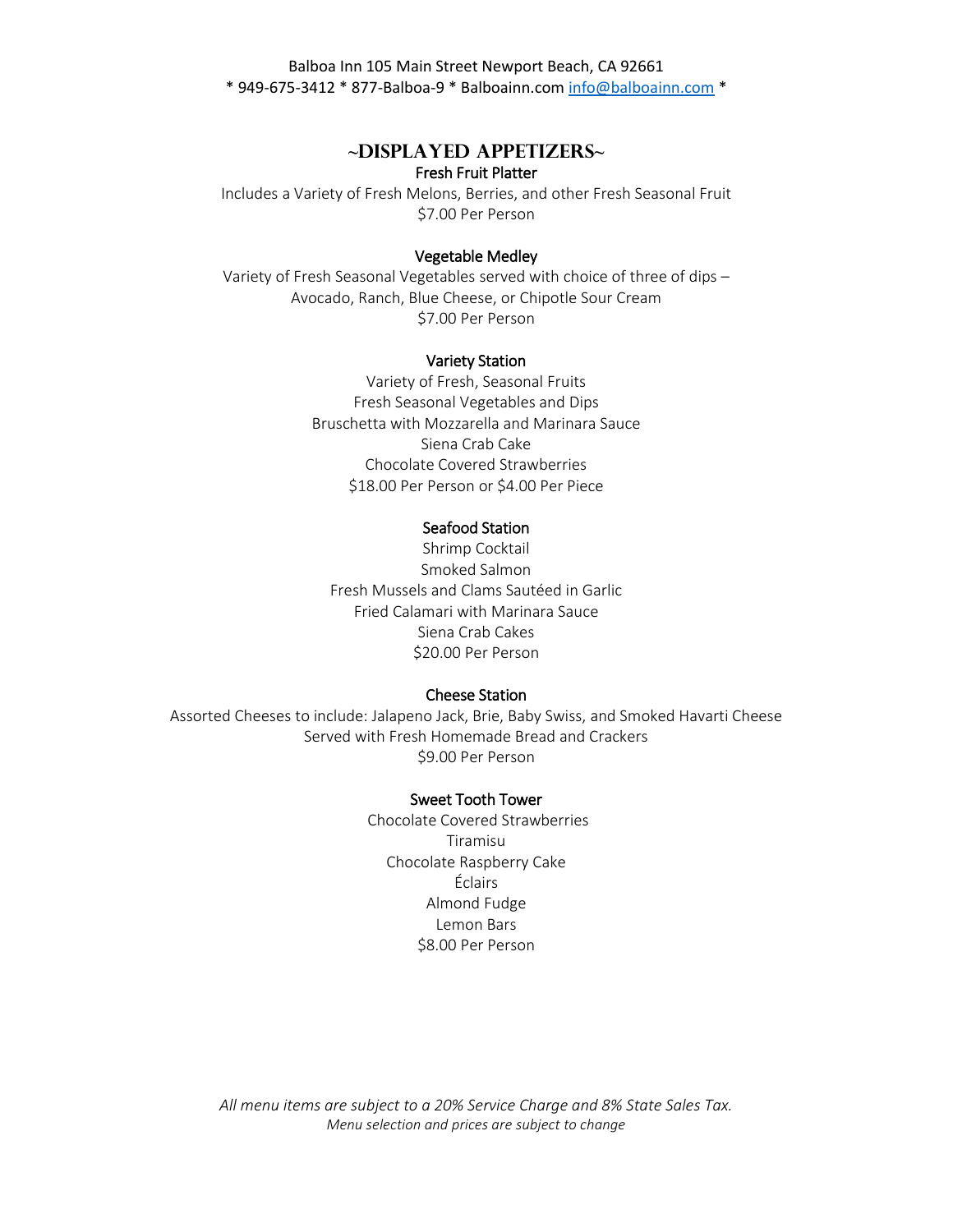# **~Plated Dinner~**

# **Salads**

*(Choice of one)*  Classic Caesar Salad with Creamy Garlic and Anchovy Dressing Mixed Green Salad with Choice of Dressing Spinach Salad with Mushrooms, Tomato, Red Onion, and Italian Vinaigrette

# **Plated Entrees**

*Entrée selection is limited to one choice, however, if more than one selection is requested the following applies: \*Choice of two add \$6.00 per person \*Choice of three add \$12.00 per person* 

#### Eggplant Parmesan

Hand-Breaded Eggplant Baked with Mozzarella and Served with Chef's Signature Sauce, Penne Pasta and Fresh Seasonal Steamed Vegetables \$38.00 Per Person

## Chicken Cordon Bleu

Served with Wild Rice Pilaf and Fresh, Seasonal, Steamed Vegetables \$42.00 Per Person

# Fresh Grilled Salmon

Served with a Lemon Caper Sauce, Wild Rice Pilaf, and Fresh, Seasonal, Steamed Vegetables \$42.00 Per Person

# Chicken Marsala

Served with Garlic, Whipped Potatoes and Fresh, Seasonal, Steamed Vegetables \$45.00 Per Person

#### Branzino Bass

Oven Baked Sea Bass topped with Tomatoes, Capers, and Olives and served with Mashed Potatoes and Fresh, Seasonal, Steamed Vegetables \$48.00 Per Person

#### Grilled Filet Mignon

Served with a Red Wine Reduction, Garlic, Whipped Potatoes, and Fresh, Seasonal, Steamed Vegetables \$65.00 Per Person

#### Blackened Prime Rib

Served with Garlic, Whipped Potatoes and Fresh, Seasonal, Steamed Vegetables \$68.00 Per Person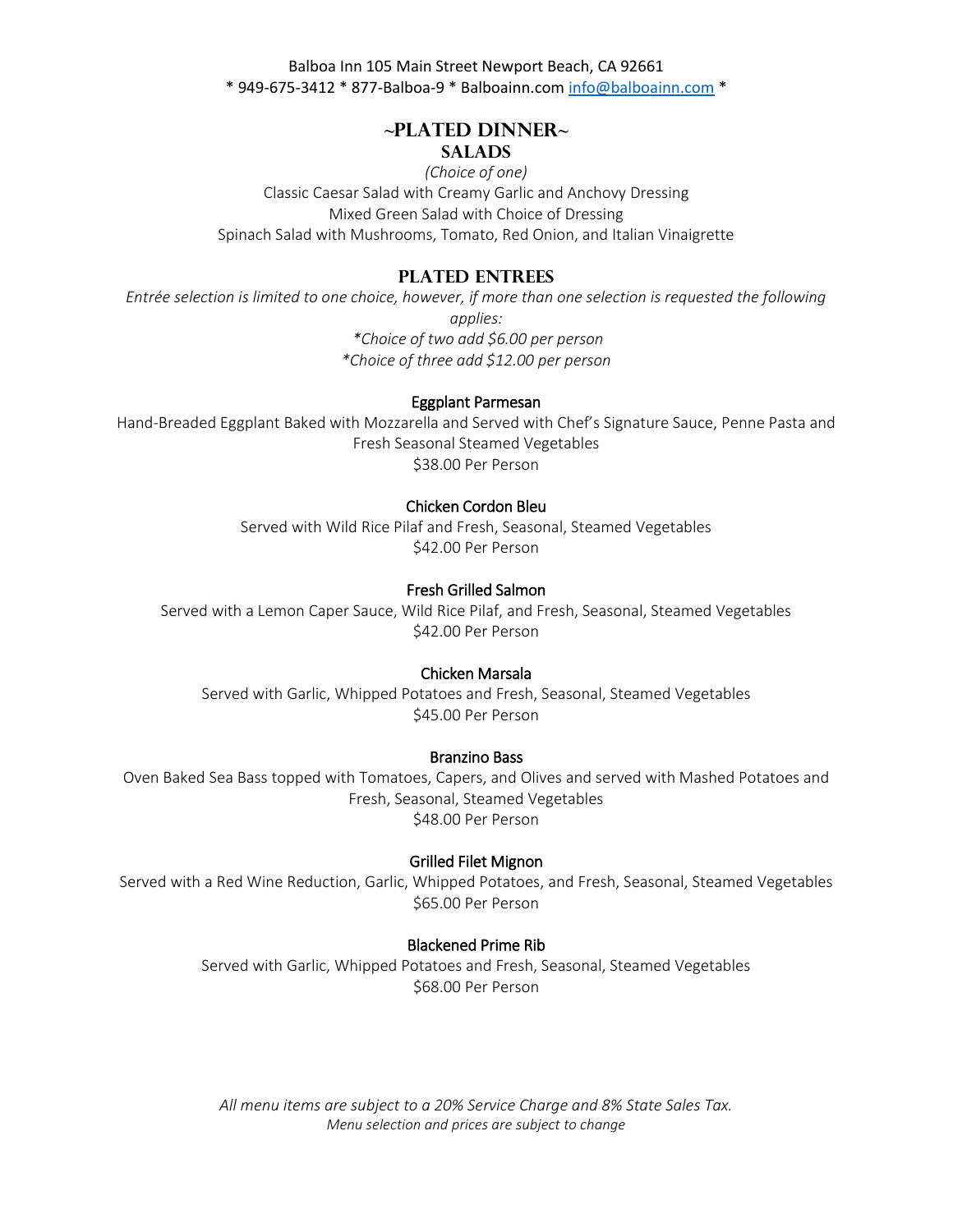# **Surf and Turf** Grilled Chicken Breast and fresh Grilled Salmon

Served with a Lemon Caper Cream Sauce, Garlic Whipped Potatoes, and Fresh, Seasonal, Steamed Vegetables \$60.00 Per Person

## Grilled Chicken Breast and Grilled Shrimp Kabob

Served with Wild Rice Pilaf and Fresh, Seasonal, Steamed Vegetables \$65.00 Per Person

## Black Angus Beef Tenderloin and Half Grilled Cornish Hen

Served with Wild Rice Pilaf and Fresh, Seasonal, Steamed Vegetables \$88.00 Per Person

# Black Angus Beef Tenderloin and Pan Seared Lobster Tail

Served with Garlic, Whipped Potatoes and Fresh, Seasonal, Steamed Vegetables \$90.00 Per Person

# **Dessert**

*(Choice of One)* Fresh Berry Grand Marnier Tiramisu Cheesecake Chocolate Cake

Beverage Station to include: Water, Iced Tea, Coffee, Decaffeinated Coffee, and Hot Tea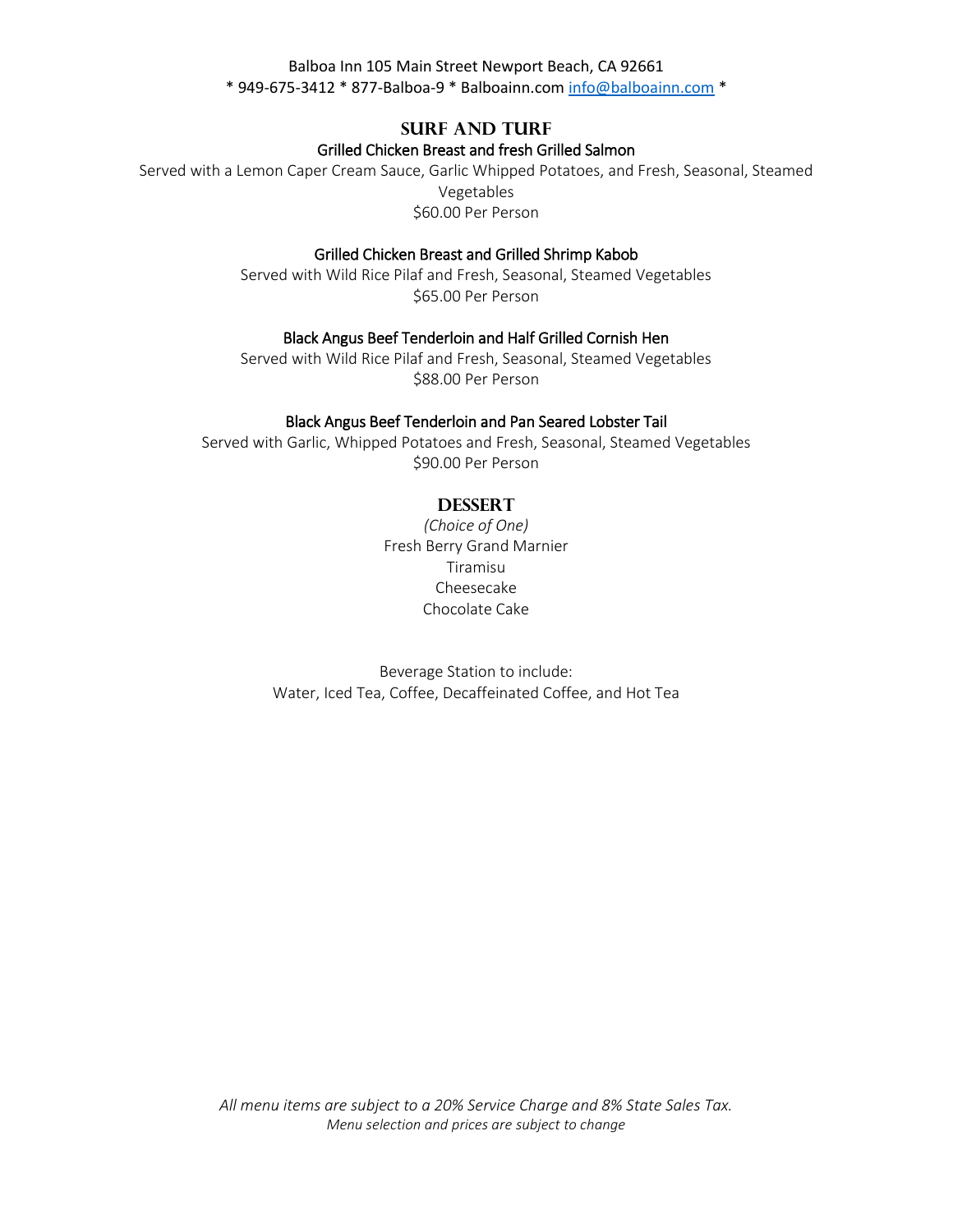## **~BUFFETS~** Balboa Buffet

Fresh Fruit Salad Caesar Salad Pesto Pasta Fresh, Seasonal, Sautéed Vegetables Fresh Seasonal Fish Choice of Chicken Parmigianino or Chicken Piccata Trio of Desserts including Cheesecake, Tiramisu, and Chocolate Cake Beverage Station to include: Water, Iced Tea, Coffee, Decaffeinated Coffee, and Hot Tea \$40.00 Lunch \$45.00 Dinner

#### Siena Buffet

Fresh Fruit Salad Caesar Salad Smoked Salmon Pasta Fresh, Seasonal, Sautéed Vegetables Chicken Florentine Prime Rib Grilled Salmon Trio of Desserts including Fresh Berry Grand Marnier, Tiramisu, and Cheesecake Beverage Station to include: Water, Iced Tea, Coffee, Decaffeinated Coffee, and Hot Tea \$45.00 Lunch \$55.00 Dinner

#### Grand Buffet

Fresh Fruit Salad Caesar Salad Smoked Salmon Pasta Fresh, Seasonal, Sautéed Vegetables Seafood Station Filet Lamb Trio of Desserts including Fresh Berry Grand Marnier, Tiramisu, Cheesecake, and Chocolate Cake Beverage Station to include: Water, Iced Tea, Coffee, Decaffeinated Coffee, and Hot Tea 75.00 Lunch 100.00 Dinner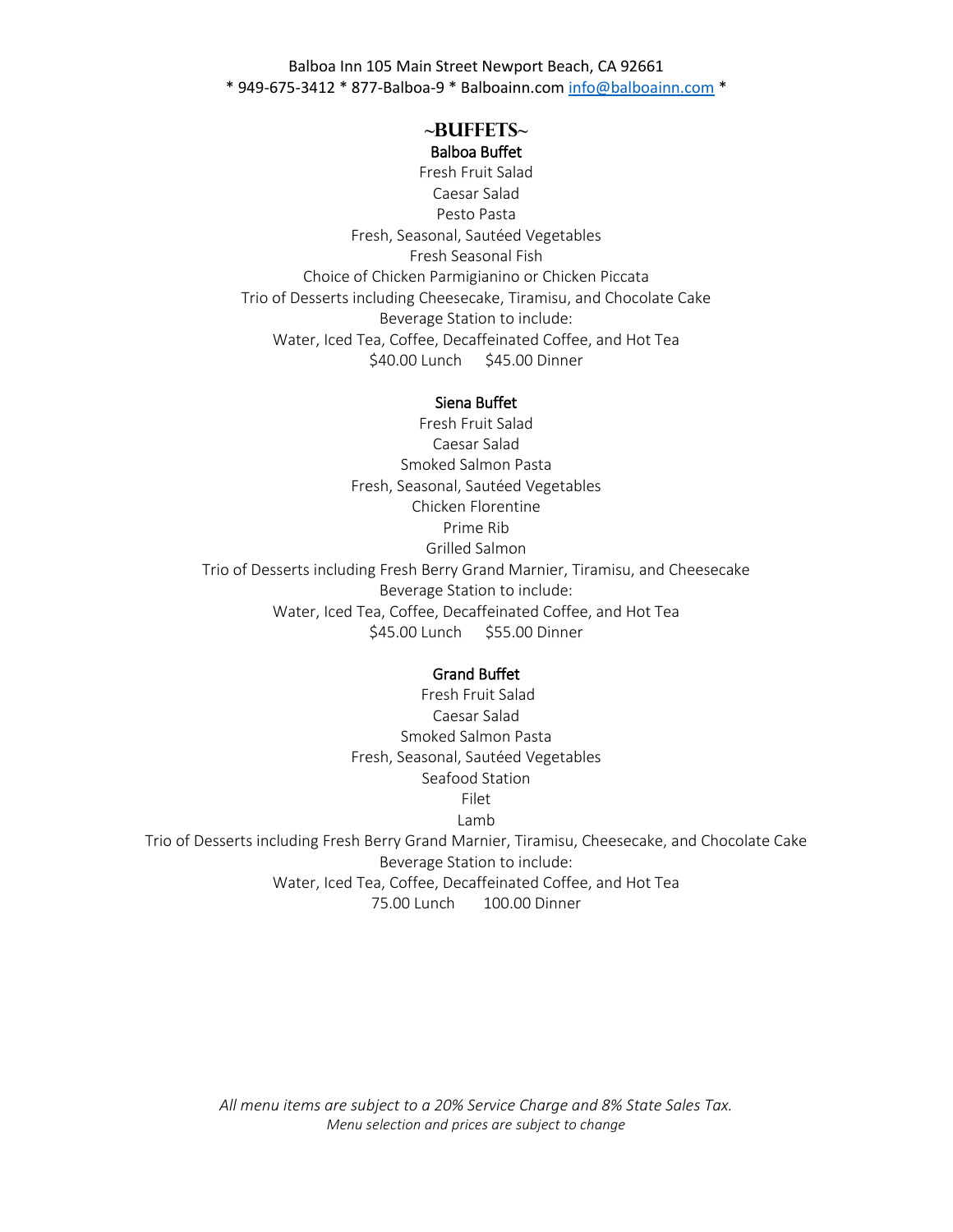# **~Additional Banquet Menu Items~** All American Breakfast

Choice of Pancakes, Belgian Waffles or Omelets with all the toppings Sausage and Ham Fresh Fruit Choice of Juice \$19.50 Per Person *(50 person minimum)*

# Casual Luncheon

*Served in "To Go" Containers, Each Lunch Includes*  Fresh Seasonal Fruit Cookies Choice of Sandwich or Specialty Pasta Dish Beverage \$20.00 Per Person *(25 person minimum)*

#### Morning Coffee Break

Assorted Pastries and Bagels Assorted Yogurts Orange and Cranberry Juices Coffee, Decaffeinated Coffee, Hot Tea \$16.00 Per Person

#### Afternoon Coffee Break

Assorted Cookies and Pastries Fresh Seasonal Fruit Bottled Water and Assorted Sodas Coffee, Decaffeinated Coffee, Hot Tea \$16.00 Per Person